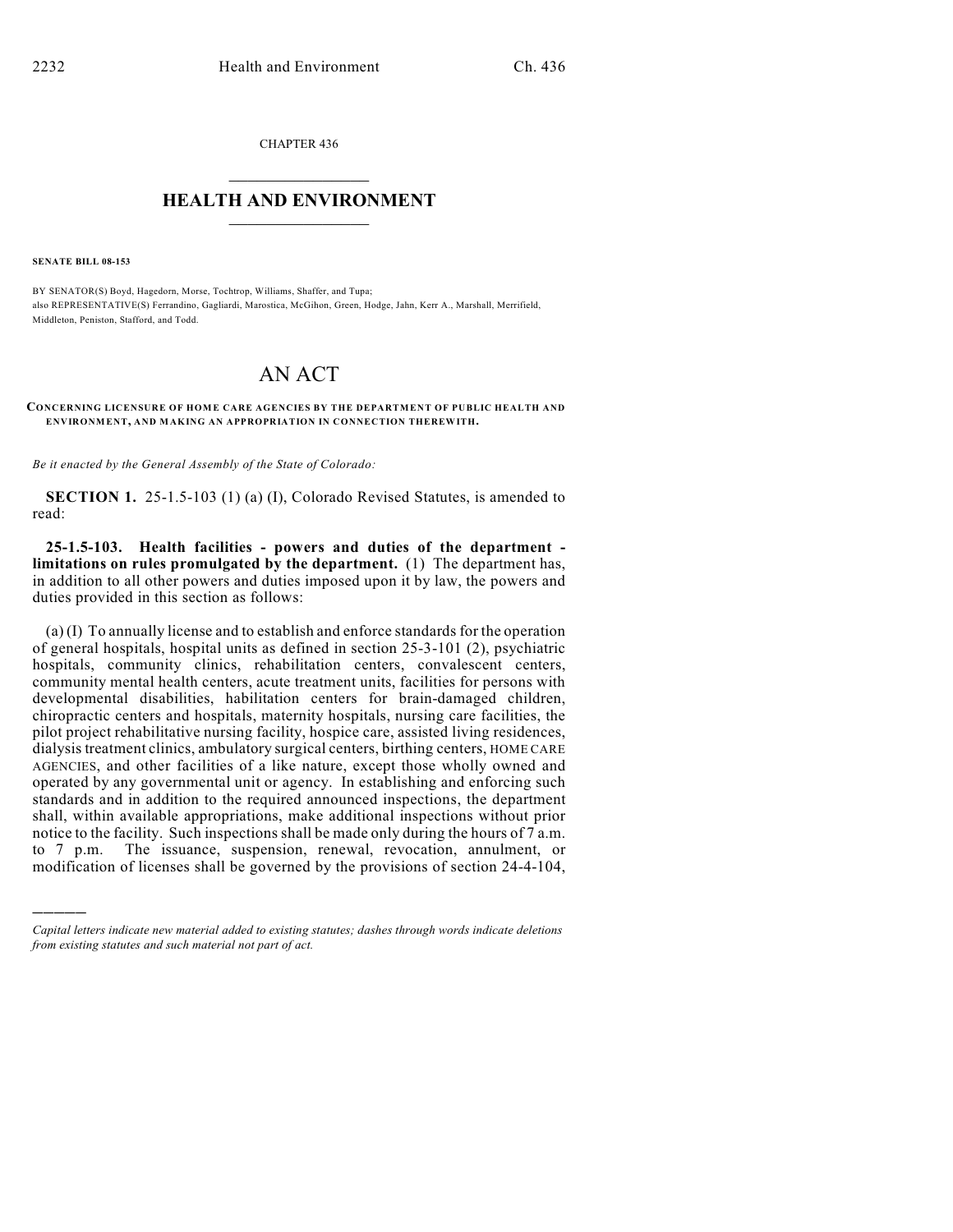C.R.S., and section 25-3-102, and all licenses shall bear the date of issue and cover a twelve-month period. Nothing contained in this paragraph (a) shall be construed to prevent the department from adopting and enforcing, with respect to projects for which federal assistance has been obtained or shall be requested, such higher standards as may be required by applicable federal laws or regulations of federal agencies responsible for the administration of such federal laws.

**SECTION 2.** 25-3-101 (1), Colorado Revised Statutes, is amended to read:

**25-3-101. Hospitals - health facilities - licensed.** (1) It is unlawful for any person, partnership, association, or corporation to open, conduct, or maintain any general hospital, hospital unit as defined in subsection (2) of this section, psychiatric hospital, community clinic, rehabilitation center, convalescent center, community mental health center, acute treatment unit, facility for persons with developmental disabilities, habilitation center for brain-damaged children, chiropractic center and hospital, maternity hospital, nursing care facility, pilot project rehabilitative nursing facility, hospice care, assisted living residence, except an assisted living residence shall be assessed a license fee as set forth in section 25-27-107, dialysis treatment clinic, ambulatory surgical center, birthing center, HOME CARE AGENCY, or other facility of a like nature, except those wholly owned and operated by any governmental unit or agency, without first having obtained a license therefor from the department of public health and environment.

**SECTION 3.** Title 25, Colorado Revised Statutes, is amended BY THE ADDITION OF A NEW ARTICLE to read:

## **ARTICLE 27.5 Home Care Agencies**

**25-27.5-101. Legislative declaration.** (1) IN ORDER TO PROMOTE THE PUBLIC HEALTH AND WELFARE OF THE PEOPLE OF COLORADO, IT IS DECLARED TO BE IN THE PUBLIC INTEREST TO ESTABLISH MINIMUM STANDARDS AND RULES FOR HOME CARE AGENCIES IN THE STATE OF COLORADO AND TO PROVIDE THE AUTHORITY FOR THE ADMINISTRATION AND ENFORCEMENT OF SUCH MINIMUM STANDARDS AND RULES. THESE STANDARDS AND RULES SHALL BE SUFFICIENT TO ASSURE THE HEALTH, SAFETY, AND WELFARE OF HOME CARE CONSUMERS.

(2) THE GENERAL ASSEMBLY FURTHER FINDS THAT THE DEPARTMENT OF PUBLIC HEALTH AND ENVIRONMENT, AS THE EXECUTIVE BRANCH AGENCY ASSIGNED TO ADMINISTER AND ENFORCE MINIMUM STANDARDS FOR HOME CARE AGENCIES, SHOULD EXPLORE WHETHER RISK-BASED INSPECTIONS MAY BE IMPLEMENTED TO ALLOCATE RESOURCES MORE EFFECTIVELY AND AT THE SAME TIME ADEQUATELY PROTECT THE HEALTH AND SAFETY OF THE HOME CARE CONSUMERS. RISK SHALL BE EVALUATED BASED ON THE HOME CARE AGENCY'S COMPLIANCE HISTORY, QUALITY PERFORMANCE MEASURES, AND OTHER RELEVANT FACTORS SET FORTH IN RULES PROMULGATED BY THE STATE BOARD OF HEALTH.

(3) FURTHER, THE GENERAL ASSEMBLY DETERMINES AND DECLARES THAT, IN ADMINISTERING AND ENFORCING STANDARDS FOR HOME CARE AGENCIES, THE INSPECTIONS BY THE DEPARTMENT SHOULD FOCUS ON HOME CARE CONSUMER SAFETY AND OUTCOMES.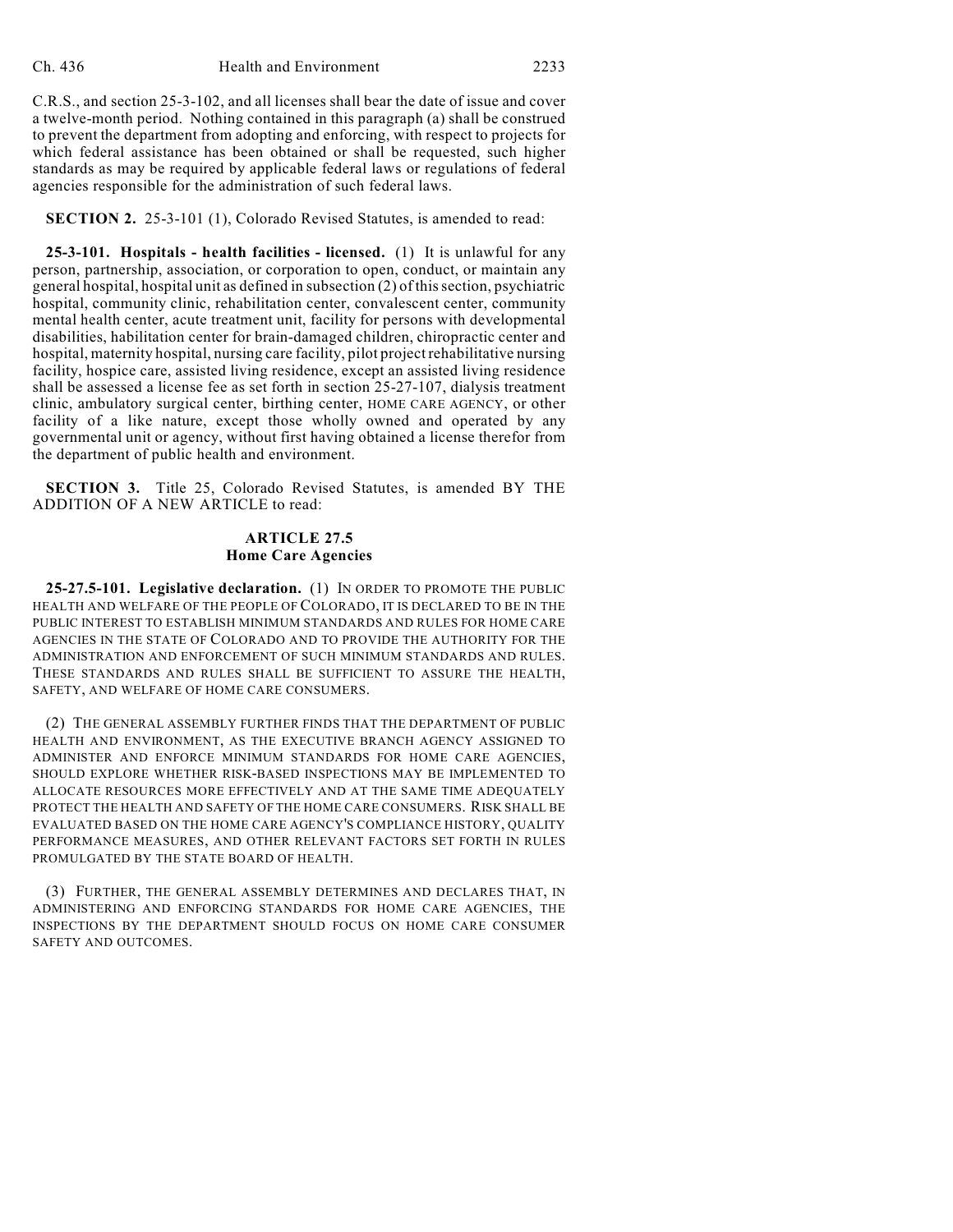**25-27.5-102. Definitions.** AS USED IN THIS ARTICLE, UNLESS THE CONTEXT OTHERWISE REQUIRES:

(1) "CERTIFIED HOME CARE AGENCY" MEANS AN AGENCY THAT IS CERTIFIED BY EITHER THE FEDERAL CENTERS FOR MEDICARE AND MEDICAID SERVICES OR THE COLORADO DEPARTMENT OF HEALTH CARE POLICY AND FINANCING TO PROVIDE SKILLED HOME HEALTH OR PERSONAL CARE SERVICES.

(2) "DEPARTMENT" MEANS THE COLORADO DEPARTMENT OF PUBLIC HEALTH AND ENVIRONMENT.

(3) (a) "HOME CARE AGENCY" MEANS ANY SOLE PROPRIETORSHIP, PARTNERSHIP, ASSOCIATION, CORPORATION, GOVERNMENT OR GOVERNMENTAL SUBDIVISION OR AGENCY SUBJECT TO THE RESTRICTIONS IN SECTION 25-1.5-103 (1) (a) (II), NOT-FOR-PROFIT AGENCY, OR ANY OTHER LEGAL OR COMMERCIAL ENTITY THAT MANAGES AND OFFERS, DIRECTLY OR BY CONTRACT, SKILLED HOME HEALTH SERVICES OR PERSONAL CARE SERVICES TO A HOME CARE CONSUMER IN THE HOME CARE CONSUMER'S TEMPORARY OR PERMANENT HOME OR PLACE OF RESIDENCE. A RESIDENTIAL FACILITY THAT DELIVERS SKILLED HOME HEALTH OR PERSONAL CARE SERVICES WHICH THE FACILITY IS NOT LICENSED TO PROVIDE, SHALL EITHER BE LICENSED AS A HOME CARE AGENCY OR REQUIRE THE SKILLED HOME HEALTH OR PERSONAL CARE SERVICES TO BE DELIVERED BY A LICENSED HOME CARE AGENCY.

(b) "HOME CARE AGENCY" DOES NOT INCLUDE:

(I) ORGANIZATIONS THAT PROVIDE ONLY HOUSEKEEPING SERVICES;

(II) COMMUNITY AND RURAL HEALTH NETWORKS THAT FURNISH HOME VISITS FOR THE PURPOSE OF PUBLIC HEALTH MONITORING AND DISEASE TRACKING;

(III) AN INDIVIDUAL WHO IS NOT EMPLOYED BY OR AFFILIATED WITH A HOME CARE AGENCY AND WHO ACTS ALONE, WITHOUT EMPLOYEES OR CONTRACTORS;

(IV) OUTPATIENT REHABILITATION AGENCIES AND COMPREHENSIVE OUTPATIENT REHABILITATION FACILITIES CERTIFIED PURSUANT TO TITLE XVIII OR XIX OF THE "SOCIAL SECURITY ACT", AS AMENDED;

(V) CONSUMER-DIRECTED ATTENDANT PROGRAMS ADMINISTERED BY THE COLORADO DEPARTMENT OF HEALTH CARE POLICY AND FINANCING;

(VI) LICENSED DIALYSIS CENTERS THAT PROVIDE IN-HOME DIALYSIS SERVICES, SUPPLIES, AND EQUIPMENT;

(VII) SUBJECT TO THE REQUIREMENTS OF SECTION 25-27.5-103 (3), A FACILITY OTHERWISE LICENSED BY THE DEPARTMENT; OR

(VIII) A HOME CARE PLACEMENT AGENCY AS DEFINED IN SUBSECTION (5) OF THIS SECTION.

(4) "HOME CARE CONSUMER" MEANS A PERSON WHO RECEIVES SKILLED HOME HEALTH SERVICES OR PERSONAL CARE SERVICES IN HIS OR HER TEMPORARY OR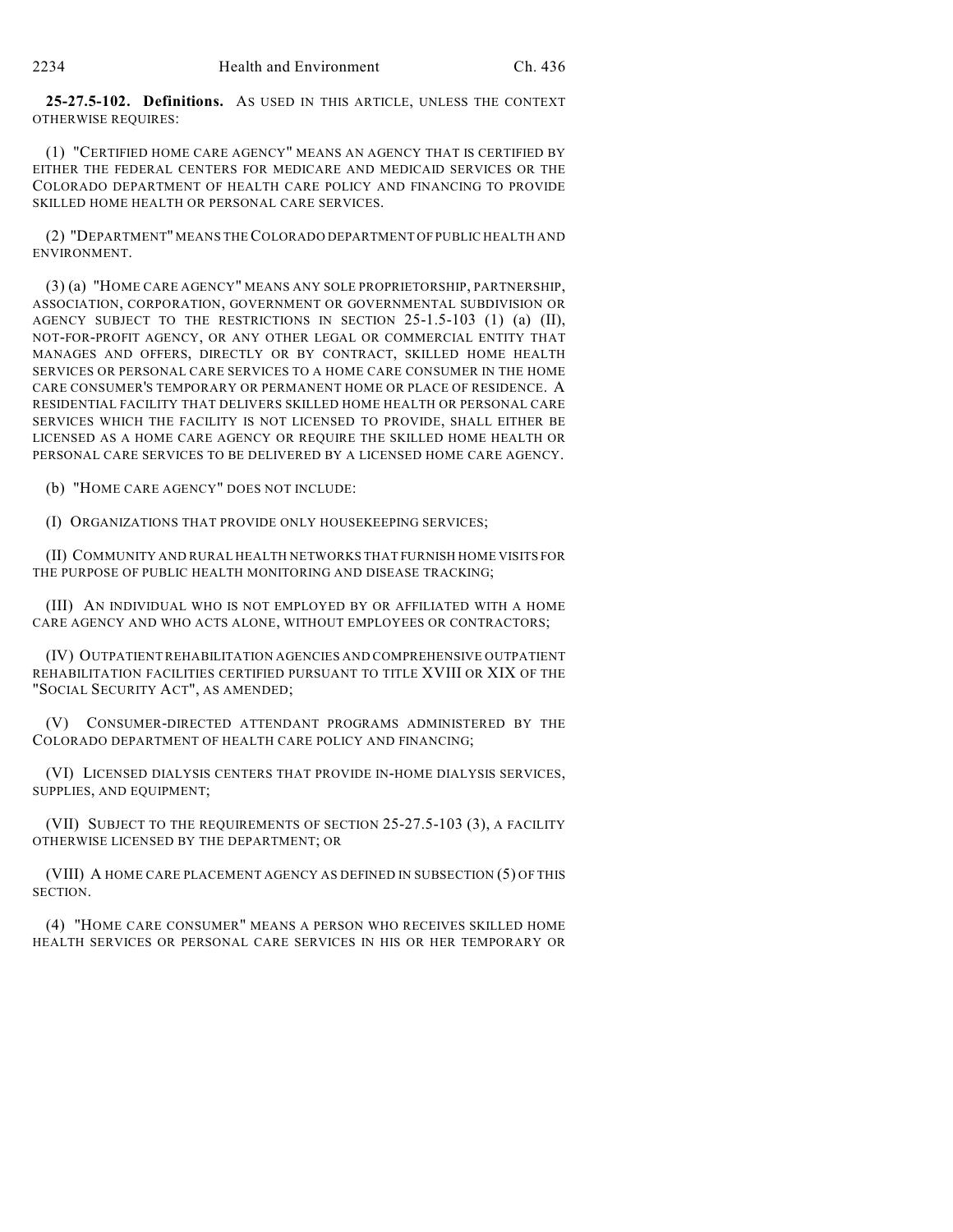PERMANENT HOME OR PLACE OF RESIDENCE FROM A HOME CARE AGENCY OR HOME CARE PLACEMENT AGENCY.

(5) "HOME CARE PLACEMENT AGENCY" MEANS AN ORGANIZATION THAT, FOR A FEE, PROVIDES ONLY REFERRALS OF PROVIDERS TO HOME CARE CONSUMERS SEEKING SERVICES. A HOME CARE PLACEMENT AGENCY DOES NOT PROVIDE SKILLED HOME HEALTH SERVICES OR PERSONAL CARE SERVICES TO A HOME CARE CONSUMER IN THE HOME CARE CONSUMER'S TEMPORARY OR PERMANENT HOME OR PLACE OF RESIDENCE DIRECTLY OR BY CONTRACT. SUCH ORGANIZATIONS SHALL FOLLOW THE REQUIREMENTS OF SECTIONS 25-27.5-103 (2), 25-27.5-104 (1) (c), AND 25-27.5-107.

(6) "PERSONAL CARE SERVICES" MEANS ASSISTANCE WITH ACTIVITIES OF DAILY LIVING, INCLUDING BUT NOT LIMITED TO BATHING, DRESSING, EATING, TRANSFERRING, WALKING OR MOBILITY, TOILETING, AND CONTINENCE CARE. IT ALSO INCLUDES HOUSEKEEPING, PERSONAL LAUNDRY, MEDICATION REMINDERS, AND COMPANIONSHIP SERVICES FURNISHED TO A HOME CARE CONSUMER IN THE HOME CARE CONSUMER'S TEMPORARY OR PERMANENT HOME OR PLACE OF RESIDENCE, AND THOSE NORMAL DAILY ROUTINES THAT THE HOME CARE CONSUMER COULD PERFORM FOR HIMSELF OR HERSELF WERE HE OR SHE PHYSICALLY CAPABLE, WHICH ARE INTENDED TO ENABLE THAT INDIVIDUAL TO REMAIN SAFELY AND COMFORTABLY IN THE HOME CARE CONSUMER'S TEMPORARY OR PERMANENT HOME OR PLACE OF RESIDENCE.

(7) "SKILLED HOME HEALTH SERVICES" MEANS HEALTH AND MEDICAL SERVICES FURNISHED TO A HOME CARE CONSUMER IN THE HOME CARE CONSUMER'S TEMPORARY OR PERMANENT HOME OR PLACE OF RESIDENCE THAT INCLUDE WOUND CARE SERVICES; USE OF MEDICAL SUPPLIES INCLUDING DRUGS AND BIOLOGICALS PRESCRIBED BY A PHYSICIAN; IN-HOME INFUSION SERVICES; NURSING SERVICES; HOME HEALTH AIDE OR CERTIFIED NURSE AIDE SERVICES THAT REQUIRE THE SUPERVISION OF A LICENSED OR CERTIFIED HEALTH CARE PROFESSIONAL ACTING WITHIN THE SCOPE OF HIS OR HER LICENSE OR CERTIFICATE; OCCUPATIONAL THERAPY; PHYSICAL THERAPY; RESPIRATORY CARE SERVICES; DIETETICS AND NUTRITION COUNSELING SERVICES; MEDICATION ADMINISTRATION; MEDICAL SOCIAL SERVICES; AND SPEECH-LANGUAGE PATHOLOGY SERVICES. "SKILLED HOME HEALTH SERVICES" DOES NOT INCLUDE THE DELIVERY OF EITHER DURABLE MEDICAL EQUIPMENT OR MEDICAL SUPPLIES.

(8) "STATE BOARD" MEANS THE STATE BOARD OF HEALTH.

**25-27.5-103. License required - civil and criminal penalties.** (1) ON OR AFTER JUNE 1, 2009, IT IS UNLAWFUL FOR ANY PERSON, PARTNERSHIP, ASSOCIATION, OR CORPORATION TO CONDUCT OR MAINTAIN A HOME CARE AGENCY THAT PROVIDES SKILLED HOME HEALTH SERVICES WITHOUT HAVING SUBMITTED A COMPLETED APPLICATION FOR LICENSURE AS A HOME CARE AGENCY TO THE DEPARTMENT. ON OR AFTER JANUARY 1, 2010, IT IS UNLAWFUL FOR ANY PERSON, PARTNERSHIP, ASSOCIATION, OR CORPORATION TO CONDUCT OR MAINTAIN A HOME CARE AGENCY THAT PROVIDES SKILLED HOME HEALTH SERVICES WITHOUT HAVING OBTAINED A LICENSE THEREFOR FROM THE DEPARTMENT. ON OR AFTER JANUARY 1, 2010, IT IS UNLAWFUL FOR ANY PERSON, PARTNERSHIP, ASSOCIATION, OR CORPORATION TO CONDUCT OR MAINTAIN A HOME CARE AGENCY THAT PROVIDES IN-HOME PERSONAL CARE SERVICES WITHOUT HAVING SUBMITTED A COMPLETED APPLICATION FOR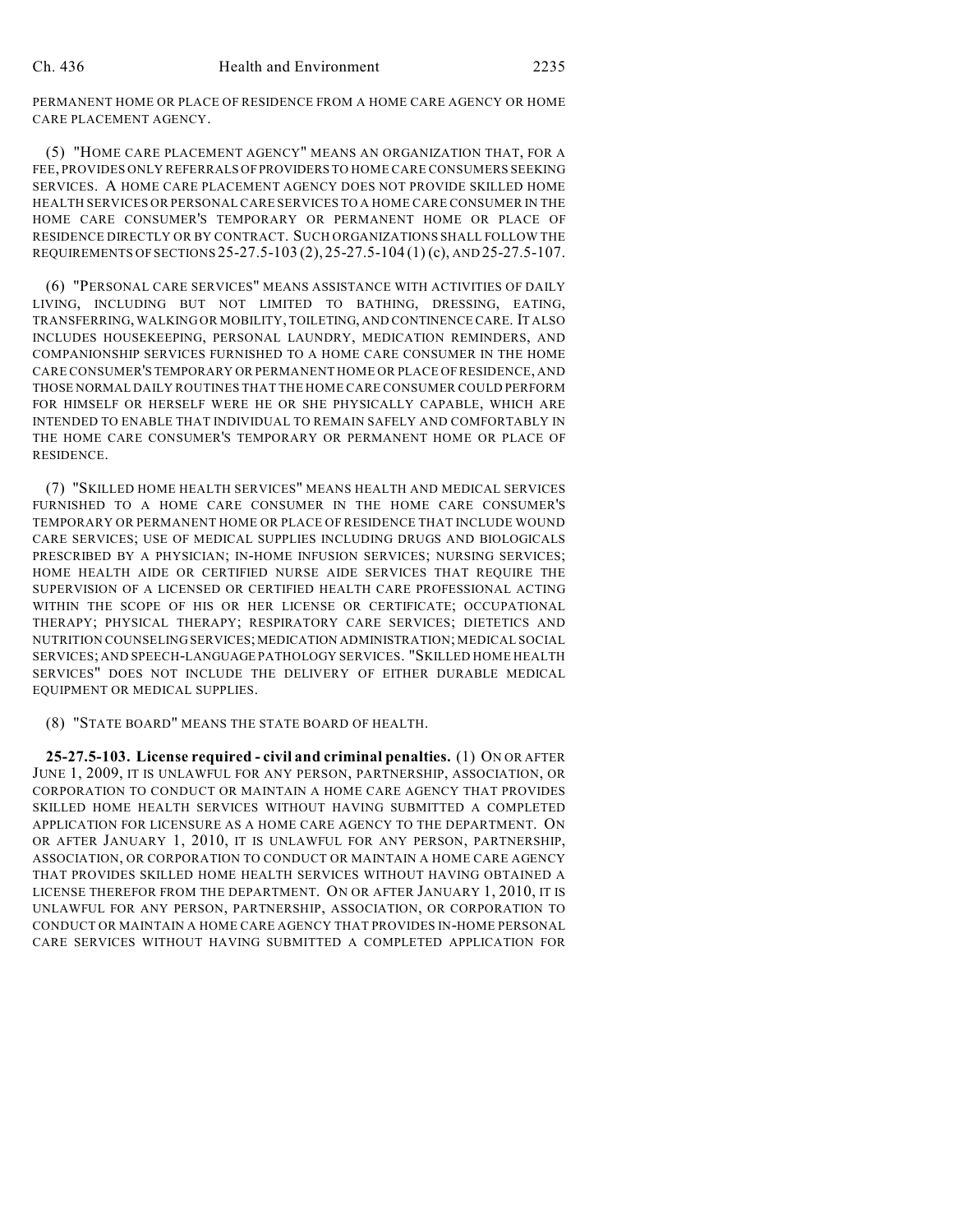LICENSURE AS A HOME CARE AGENCY TO THE DEPARTMENT. ON OR AFTER JANUARY 1, 2011, IT IS UNLAWFUL FOR ANY PERSON, PARTNERSHIP, ASSOCIATION, OR CORPORATION TO CONDUCT OR MAINTAIN A HOME CARE AGENCY THAT PROVIDES IN-HOME PERSONAL CARE SERVICES WITHOUT HAVING OBTAINED A LICENSE THEREFOR FROM THE DEPARTMENT. ANY PERSON WHO VIOLATES THIS PROVISION:

(a) IS GUILTY OF A MISDEMEANOR AND, UPON CONVICTION THEREOF, SHALL BE PUNISHED BY A FINE OF NOT LESS THAN FIFTY DOLLARS NOR MORE THAN FIVE HUNDRED DOLLARS; AND

(b) MAY BE SUBJECT TO A CIVIL PENALTY ASSESSED BY THE DEPARTMENT OF UP TO TEN THOUSAND DOLLARS FOR EACH VIOLATION OF THIS SECTION. THE DEPARTMENT SHALL ASSESS, ENFORCE, AND COLLECT THE PENALTY IN ACCORDANCE WITH ARTICLE 4 OF TITLE 24, C.R.S., FOR CREDIT TO THE HOME CARE AGENCY CASH FUND CREATED IN SECTION 25-27.5-105. ENFORCEMENT AND COLLECTION OF THE PENALTY SHALL OCCUR FOLLOWING THE DECISION REACHED IN ACCORDANCE WITH PROCEDURES SET FORTH IN SECTION 24-4-105, C.R.S.

(2) (a) ON OR AFTER JUNE 1, 2009, ANY HOME CARE PLACEMENT AGENCY SHALL NOTIFY THE DEPARTMENT IN WRITING THAT IT PROVIDES REFERRALS FOR SKILLED HOME HEALTH SERVICES OR PERSONAL CARE SERVICES, AND SHALL ANNUALLY UPDATE SUCH NOTICE. THE DEPARTMENT SHALL MAINTAIN A LIST OF ALL HOME CARE PLACEMENT AGENCIES, AND SHALL MAKE THE LIST ACCESSIBLE TO THE PUBLIC.

(b) A PERSON WHO VIOLATES THIS SECTION MAY BE SUBJECT TO A CIVIL PENALTY ASSESSED BY THE DEPARTMENT THAT IS NOT LESS THAN FIVE HUNDRED DOLLARS PER YEAR OR MORE THAN ONE THOUSAND DOLLARS PER YEAR FOR FAILURE TO REGISTER WITH THE DEPARTMENT. THE DEPARTMENT SHALL ASSESS, ENFORCE, AND COLLECT THE PENALTY IN ACCORDANCE WITH ARTICLE 4 OF TITLE 24, C.R.S. ANY MONEYS COLLECTED SHALL BE DEPOSITED IN THE HOME CARE AGENCY CASH FUND CREATED IN SECTION 25-27.5-105.

(3) IF A FACILITY THAT IS LICENSED PURSUANT TO THIS TITLE PROVIDES SKILLED HOME HEALTH OR PERSONAL CARE SERVICES ALSO PROVIDES THE SERVICES OUTSIDE THE PREMISES OF THE LICENSED FACILITY, THE FACILITY LICENSE SHALL BE AMENDED TO INCLUDE THE SERVICES AND THE FACILITY SHALL MEET THE REQUIREMENTS PROMULGATED BY THE STATE BOARD.

**25-27.5-104. Minimum standards for home care agencies - rules.** (1) ON OR BEFORE MAY 1, 2009, THE STATE BOARD SHALL PROMULGATE RULES PURSUANT TO SECTION 24-4-103, C.R.S., PROVIDING MINIMUM STANDARDS FOR THE OPERATION OF HOME CARE AGENCIES WITHIN THE STATE OF COLORADO. IN PROMULGATING THESE RULES, THE STATE BOARD SHALL CONSIDER THE DIFFERENT REQUIREMENTS APPROPRIATE TO THE VARIOUS TYPES OF SKILLED HOME HEALTH AND PERSONAL CARE SERVICES, INCLUDING DIFFERENTIATING REQUIREMENTS FOR PROVIDERS THAT ARE SUBSTANTIALLY FUNDED THROUGH MEDICARE AND MEDICAID REIMBURSEMENT, PROVIDERS FOR THE PROGRAM OF ALL-INCLUSIVE CARE FOR THE ELDERLY ESTABLISHED IN SECTION 25.5-5-412, PROVIDERS THAT ARE ALREADY LICENSED UNDER THIS TITLE, AND PROVIDERS THAT ARE SOLELY OR SUBSTANTIALLY PRIVATELY FUNDED. THIS DIFFERENTIATION MAY CONSIDER THE REQUIREMENTS ALREADY IMPOSED BY OTHER FEDERAL AND STATE REGULATORY AGENCIES. SUCH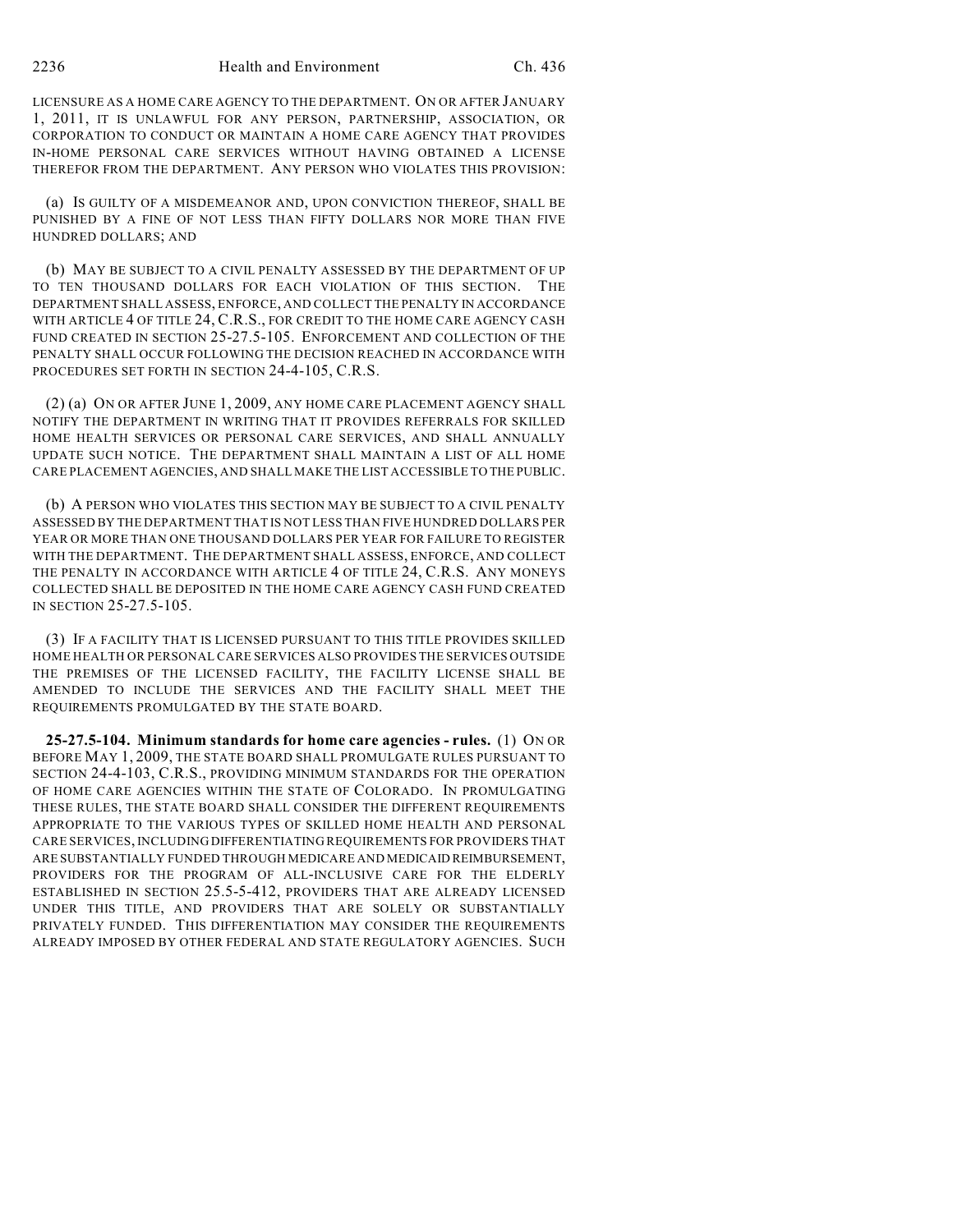RULES SHALL INCLUDE BUT NEED NOT BE LIMITED TO THE FOLLOWING:

(a) INSPECTION OF HOME CARE AGENCIES BY THE DEPARTMENT OR ITS DESIGNATED REPRESENTATIVE;

(b) MINIMUM EDUCATIONAL, TRAINING, AND EXPERIENCE STANDARDS FOR THE ADMINISTRATOR AND STAFF OF AN AGENCY, INCLUDING A REQUIREMENT THAT SUCH PERSONS BE OF GOOD, MORAL, AND RESPONSIBLE CHARACTER;

(c) REQUIREMENTS FOR DISCLOSURE NOTICES TO BE PROVIDED BY HOME CARE AGENCIES AND HOME CARE PLACEMENT AGENCIES TO HOME CARE CONSUMERS CONCERNING THE DUTIES AND EMPLOYMENT STATUS OF THE INDIVIDUAL PROVIDING SERVICES;

(d) INTERMEDIATE ENFORCEMENT REMEDIES AS AUTHORIZED BY SECTION 25-27.5-108;

(e) A REQUIREMENT AND FORM FOR WRITTEN PLANS, TO BE SUBMITTED BY AGENCIES TO THE DEPARTMENT FOR APPROVAL, DETAILING THE MEASURES THAT WILL BE TAKEN TO CORRECT VIOLATIONS FOUND AS A RESULT OF INSPECTIONS;

(f) ESTABLISHING OCCURRENCE REPORTING REQUIREMENTS PURSUANT TO SECTION 25-1-124, C.R.S.;

(g) FEES FOR HOME CARE AGENCY LICENSURE, WHICH SHALL NOT EXCEED ONE THOUSAND FIVE HUNDRED DOLLARS PER YEAR FOR TWO YEARS FROM THE EFFECTIVE DATE OF FEES ESTABLISHED BY RULE FOR HOME CARE AGENCIES THAT ARE CERTIFIED PROVIDERS THROUGH THE FEDERAL CENTERS FOR MEDICARE AND MEDICAID SERVICES OR THE COLORADO DEPARTMENT OF HEALTH CARE POLICY AND FINANCING. HOME CARE AGENCY FEES SHALL BE PAYABLE TO THE HOME CARE AGENCY CASH FUND. THE ANNUAL FEE SHALL INCLUDE A COMPONENT THAT REFLECTS WHETHER A SURVEY IS PLANNED FOR THE YEAR BASED ON THE AGENCY'S COMPLIANCE HISTORY. THE FEE SCHEDULE SHALL ALSO BE TIERED TO REFLECT THE DIFFERENCES IN TYPE AND VOLUME OF SERVICES OF VARIOUS HOME CARE AGENCIES, INCLUDING BUT NOT LIMITED TO THEIR VOLUME OF MEDICAID AND MEDICARE SERVICES. THE FEE SCHEDULE SHALL ALSO PROVIDE FOR REDUCED FEES FOR HOME CARE AGENCIES THAT ARE CERTIFIED PRIOR TO INITIAL LICENSE APPLICATION. THE DEPARTMENT OF PUBLIC HEALTH AND ENVIRONMENT SHALL NOT CHARGE A DUPLICATE FEE FOR SURVEY WORK CONDUCTED PURSUANT TO ITS ROLE AS STATE SURVEY AGENCY FOR THE FEDERAL CENTERS FOR MEDICARE AND MEDICAID SERVICES OR THE COLORADO DEPARTMENT OF HEALTH CARE POLICY AND FINANCING. NO LATER THAN JANUARY 1, 2011, THE DEPARTMENT OF PUBLIC HEALTH AND ENVIRONMENT SHALL ISSUE AN INDEPENDENT REPORT DETAILING THE DIRECT AND INDIRECT COSTS ASSOCIATED WITH THE ADMINISTRATION OF HOME CARE AGENCY LICENSURE.

(h) REQUIREMENTS FOR HOME CARE AGENCIES TO PROVIDE EVIDENCE OF AND MAINTAIN EITHER LIABILITY INSURANCE COVERAGE OR A SURETY BOND IN LIEU OF LIABILITY INSURANCE COVERAGE, IN AMOUNTS SET THROUGH RULES OF THE STATE BOARD.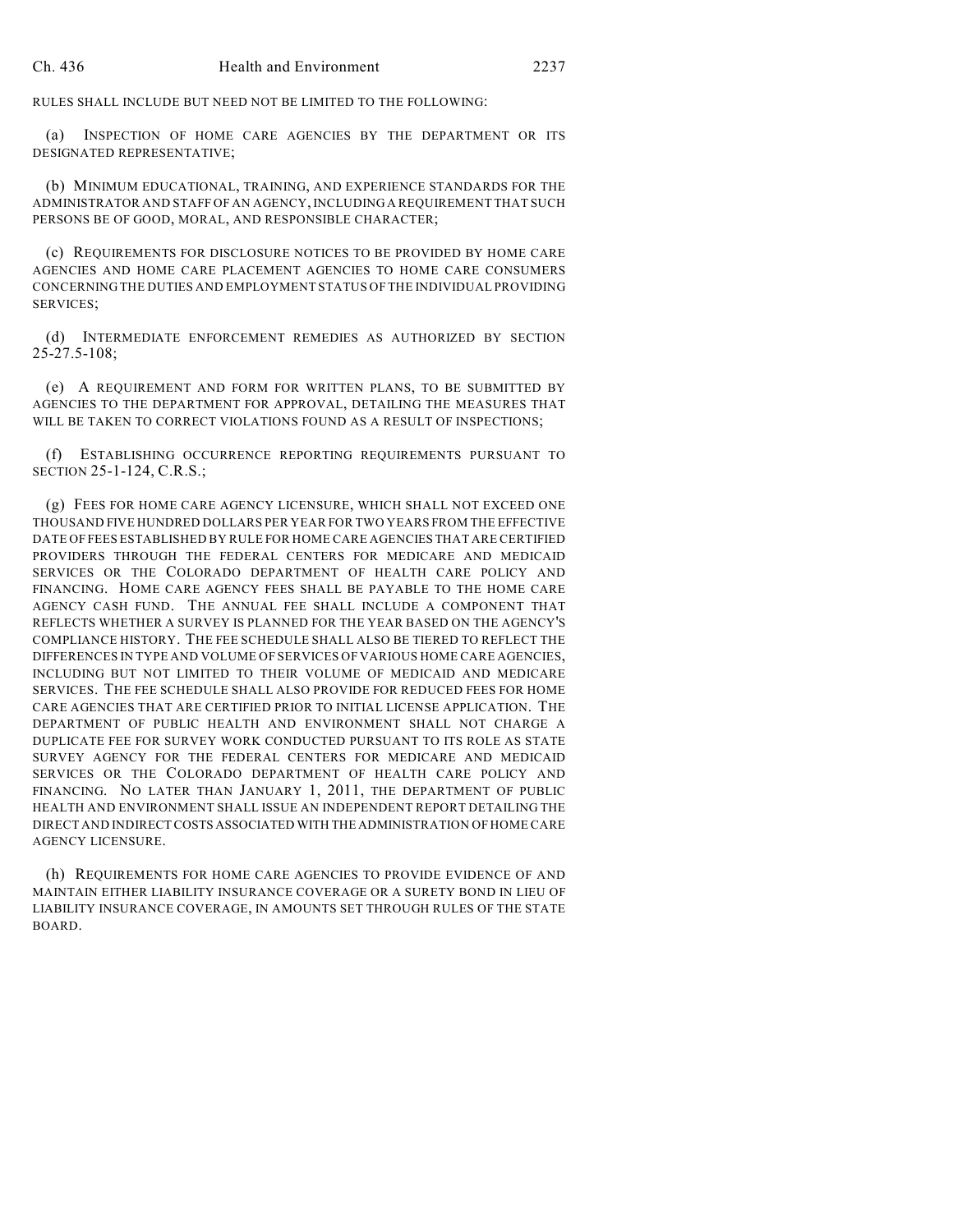(2) RULES PROMULGATED BY THE STATE BOARD ARE SUBJECT TO JUDICIAL REVIEW IN ACCORDANCE WITH THE REQUIREMENTS OF SECTION 24-4-106, C.R.S.

(3) THERE IS HEREBY ESTABLISHED A HOME CARE ADVISORY COMMITTEE WHICH SHALL MAKE RECOMMENDATIONS TO THE DEPARTMENT AND THE STATE BOARD OF HEALTH CONCERNING THE RULES PROMULGATED PURSUANT TO THIS ARTICLE AND IMPLEMENTATION OF THE LICENSING OF HOME CARE AGENCIES. THE HOME CARE ADVISORY COMMITTEE SHALL BE APPOINTED BY THE EXECUTIVE DIRECTOR OF THE DEPARTMENT. THE ADVISORY COMMITTEE SHALL, AT A MINIMUM, CONSIST OF REPRESENTATIVES FROM SKILLED HOME HEALTH SERVICES AGENCIES, PERSONAL CARE SERVICES AGENCIES, MEMBERS OF THE DISABLED COMMUNITY WHO ARE HOME CARE CONSUMERS, SENIORS OR REPRESENTATIVES OF SENIORS WHO ARE HOME CARE CONSUMERS, PROVIDERS OF MEDICAID SERVICES, PROVIDERS OF IN-HOME SUPPORT SERVICES, AND REPRESENTATIVES OF THE DEPARTMENTS OF HEALTH CARE POLICY AND FINANCING AND HUMAN SERVICES. MEMBERS OF THE ADVISORY COMMITTEE SHALL SERVE AT THE PLEASURE OF THE APPOINTING AUTHORITY ON A VOLUNTARY BASIS AND SHALL SERVE WITHOUT COMPENSATION.

**25-27.5-105. Home care agency cash fund created.** THE FEES COLLECTED PURSUANT TO SECTION 25-27.5-104 (1), PLUS ANY CIVIL PENALTY COLLECTED PURSUANT TO SECTION 25-27.5-103 (1) (b), SHALL BE TRANSMITTED TO THE STATE TREASURER, WHO SHALL CREDIT THE SAME TO THE HOME CARE AGENCY CASH FUND, WHICH FUND IS HEREBY CREATED. THE MONEYS IN THE FUND SHALL BE SUBJECT TO ANNUAL APPROPRIATION BY THE GENERAL ASSEMBLY FOR THE DIRECT AND INDIRECT COSTS OF THE DEPARTMENT IN PERFORMING ITS DUTIES UNDER THIS ARTICLE. AT THE END OF ANY FISCAL YEAR, ALL UNEXPENDED AND UNENCUMBERED MONEYS IN THE FUND SHALL REMAIN IN THE FUND AND SHALL NOT BE CREDITED OR TRANSFERRED TO THE GENERAL FUND OR ANY OTHER FUND.

**25-27.5-106. License - application - inspection - issuance.** (1) AN APPLICATION FOR A LICENSE TO OPERATE A HOME CARE AGENCY SHALL BE SUBMITTED TO THE DEPARTMENT ANNUALLY UPON SUCH FORM AND IN SUCH MANNER AS PRESCRIBED BY THE DEPARTMENT.

(2) (a) THE DEPARTMENT SHALL INVESTIGATE AND REVIEW EACH ORIGINAL APPLICATION AND EACH RENEWAL APPLICATION FOR A LICENSE. THE DEPARTMENT SHALL DETERMINE AN APPLICANT'S COMPLIANCE WITH THE RULES ADOPTED PURSUANT TO SECTION 25-27.5-104 BEFORE A LICENSE IS ISSUED OR RENEWED. A CERTIFIED HOME CARE AGENCY THAT APPLIES FOR A LICENSE BY JUNE 1, 2009, SHALL BE EXEMPT FROM LICENSURE INSPECTION PRIOR TO ISSUANCE OF THE INITIAL LICENSE. THE DEPARTMENT SHALL MAKE SUCH INSPECTIONS AS IT DEEMS NECESSARY TO ENSURE THAT THE HEALTH, SAFETY, AND WELFARE OF THE HOME CARE AGENCY HOME CARE CONSUMERS ARE BEING PROTECTED. INSPECTIONS OF A HOME CARE CONSUMER'S HOME SHALL BE SUBJECT TO THE CONSENT OF THE HOME CARE CONSUMER TO ACCESS THE PROPERTY. THE HOME CARE AGENCY SHALL SUBMIT IN WRITING, IN A FORM PRESCRIBED BY THE DEPARTMENT, A PLAN DETAILING THE MEASURES THAT WILL BE TAKEN TO CORRECT ANY VIOLATIONS FOUND BY THE DEPARTMENT AS A RESULT OF INSPECTIONS UNDERTAKEN PURSUANT TO THIS SUBSECTION (2).

(b) THE DEPARTMENT SHALL KEEP ALL MEDICAL RECORDS OBTAINED DURING AN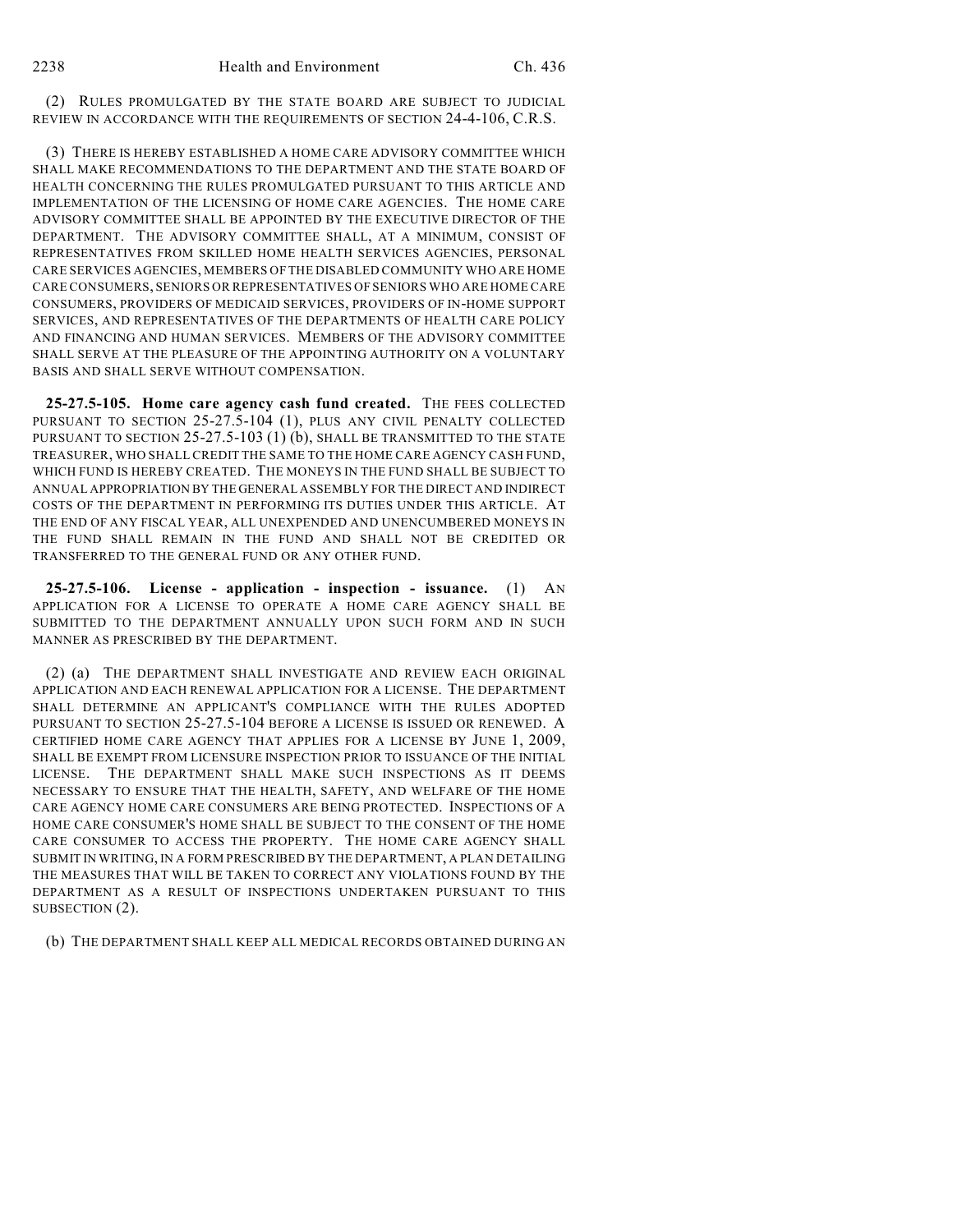INSPECTION OR INVESTIGATION OF A HOME CARE AGENCY CONFIDENTIAL AND THE MEDICAL RECORDS SHALL BE EXEMPT FROM DISCLOSURE PURSUANT TO SECTIONS 24-72-204, C.R.S., AND 25-1-124.

(3) (a) WITH THE SUBMISSION OF AN APPLICATION FOR A LICENSE GRANTED PURSUANT TO THIS ARTICLE, EACH OWNER, APPLICANT, OR LICENSEE SHALL SUBMIT A COMPLETE SET OF HIS OR HER FINGERPRINTS TO THE DEPARTMENT. THE DEPARTMENT SHALL FORWARD SUCH FINGERPRINTS TO THE COLORADO BUREAU OF INVESTIGATION FOR THE PURPOSE OF CONDUCTING A STATE AND NATIONAL FINGERPRINT-BASED CRIMINAL HISTORY RECORD CHECK UTILIZING THE RECORDS OF THE COLORADO BUREAU OF INVESTIGATION AND THE FEDERAL BUREAU OF INVESTIGATION. THE OWNER, APPLICANT, OR LICENSEE SHALL PAY THE COSTS ASSOCIATED WITH THE FINGERPRINT-BASED CRIMINAL HISTORY RECORD CHECK TO THE COLORADO BUREAU OF INVESTIGATION.

(b) THE INFORMATION SHALL BE USED BY THE DEPARTMENT IN ASCERTAINING WHETHER THE PERSON APPLYING FOR LICENSURE HAS BEEN CONVICTED OF A FELONY OR OF A MISDEMEANOR, WHICH FELONY OR MISDEMEANOR INVOLVES MORAL TURPITUDE OR INVOLVES CONDUCT THAT THE DEPARTMENT DETERMINES COULD POSE A RISK TO THE HEALTH, SAFETY, OR WELFARE OF HOME CARE CONSUMERS OF THE HOME CARE AGENCY. THE DEPARTMENT SHALL MAINTAIN INFORMATION OBTAINED IN ACCORDANCE WITH THIS SECTION.

(4) NO LICENSE SHALL BE ISSUED OR RENEWED BY THE DEPARTMENT IF THE OWNER, APPLICANT, OR LICENSEE OF THE HOME CARE AGENCY HAS BEEN CONVICTED OF A FELONY OR OF A MISDEMEANOR, WHICH FELONY OR MISDEMEANOR INVOLVES MORAL TURPITUDE OR INVOLVES CONDUCT THAT THE DEPARTMENT DETERMINES COULD POSE A RISK TO THE HEALTH, SAFETY, OR WELFARE OF THE HOME CARE CONSUMERS OF THE HOME CARE AGENCY.

(5) EXCEPT AS OTHERWISE PROVIDED IN SUBSECTIONS (6) AND (7) OF THIS SECTION, THE DEPARTMENT SHALL ISSUE OR RENEW A LICENSE WHEN IT IS SATISFIED THAT THE APPLICANT OR LICENSEE IS IN COMPLIANCE WITH THE REQUIREMENTS SET OUT IN THIS ARTICLE AND THE RULES PROMULGATED PURSUANT TO THIS ARTICLE. EXCEPT FOR PROVISIONAL LICENSES ISSUED IN ACCORDANCE WITH SUBSECTIONS (6) AND (7) OF THIS SECTION, A LICENSE ISSUED OR RENEWED PURSUANT TO THIS SECTION SHALL EXPIRE ONE YEAR AFTER THE DATE OF ISSUANCE OR RENEWAL.

(6) THE DEPARTMENT MAY ISSUE A PROVISIONAL LICENSE TO AN APPLICANT FOR THE PURPOSE OF OPERATING A HOME CARE AGENCY FOR A PERIOD OF NINETY DAYS IF THE APPLICANT IS TEMPORARILY UNABLE TO CONFORM TO ALL OF THE MINIMUM STANDARDS REQUIRED UNDER THIS ARTICLE; EXCEPT THAT NO LICENSE SHALL BE ISSUED TO AN APPLICANT IF THE OPERATION OF THE APPLICANT'S HOME CARE AGENCY WILL ADVERSELY AFFECT THE HEALTH, SAFETY, OR WELFARE OF THE HOME CARE CONSUMERS OF SUCH HOME CARE AGENCY. AS A CONDITION OF OBTAINING A PROVISIONAL LICENSE, THE APPLICANT SHALL SHOW PROOF TO THE DEPARTMENT THAT ATTEMPTS ARE BEING MADE TO CONFORM AND COMPLY WITH APPLICABLE STANDARDS. NO PROVISIONAL LICENSE SHALL BE GRANTED PRIOR TO THE COMPLETION OF A CRIMINAL BACKGROUND CHECK IN ACCORDANCE WITH SUBSECTION (3) OF THIS SECTION AND A FINDING IN ACCORDANCE WITH SUBSECTION (4) OF THIS SECTION. A SECOND PROVISIONAL LICENSE MAY BE ISSUED, FOR A LIKE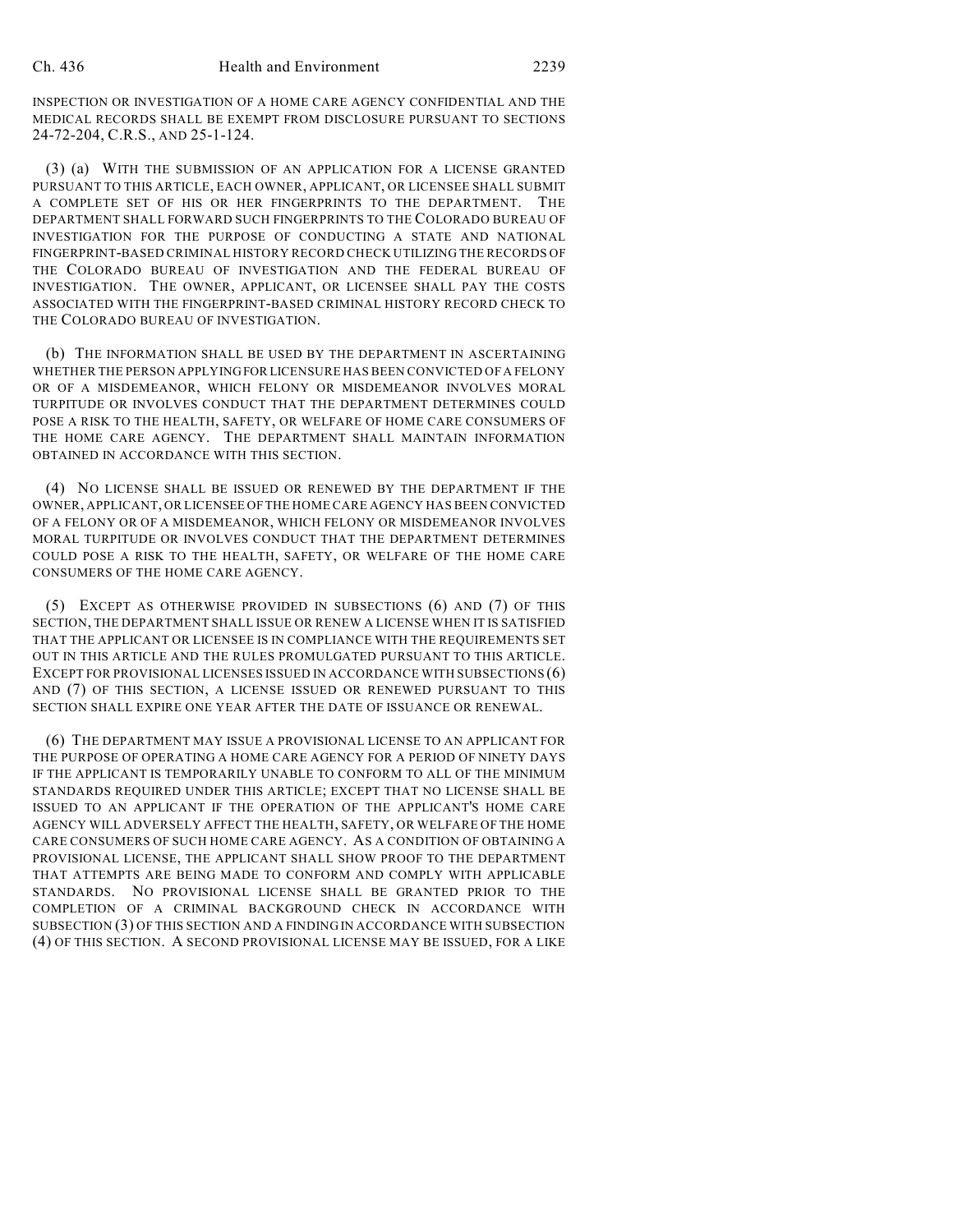TERM AND FEE, TO EFFECT COMPLIANCE. NO FURTHER PROVISIONAL LICENSES MAY BE ISSUED FOR THE CURRENT YEAR AFTER THE SECOND ISSUANCE.

(7) IF REQUESTED BY THE COLORADO DEPARTMENT OF HEALTH CARE POLICY AND FINANCING, THE DEPARTMENT MAY ISSUE A PROVISIONAL LICENSE FOR A PERIOD OF NINETY DAYS TO AN AGENCY THAT HAS APPLIED TO BE A CERTIFIED HOME CARE AGENCY AS DEFINED IN SECTION 25-27.5-102. A PROVISIONAL LICENSE SHALL NOT BE GRANTED PRIOR TO THE COMPLETION OF A FINGERPRINT-BASED CRIMINAL HISTORY RECORD CHECK IN ACCORDANCE WITH SUBSECTION (3) OF THIS SECTION AND A FINDING IN ACCORDANCE WITH SUBSECTION (4) OF THIS SECTION. A SECOND PROVISIONAL LICENSE MAY BE ISSUED, FOR A LIKE TERM AND FEE, TO EFFECT COMPLIANCE. NO FURTHER PROVISIONAL LICENSES MAY BE ISSUED FOR THE CURRENT YEAR AFTER THE SECOND ISSUANCE.

**25-27.5-107. Employee criminal history record check.** ON AND AFTER JUNE 1, 2009, PRIOR TO EMPLOYING OR PLACING ANY PERSON, THE HOME CARE AGENCY OR HOME CARE PLACEMENT AGENCY SHALL REQUIRE THE PERSON SEEKING EMPLOYMENT OR PLACEMENT TO SUBMIT TO A CRIMINAL HISTORY RECORD CHECK. THE HOME CARE AGENCY OR HOME CARE PLACEMENT AGENCY OR THE PERSON SEEKING EMPLOYMENT WITH THE HOME CARE AGENCY SHALL PAY THE COSTS OF SUCH INQUIRY. THE CRIMINAL HISTORY RECORD CHECK SHALL BE CONDUCTED NOT MORE THAN NINETY DAYS PRIOR TO THE EMPLOYMENT OF THE APPLICANT.

**25-27.5-108. License denial - suspension - revocation.** (1) UPON DENIAL OF AN APPLICATION FOR AN ORIGINAL LICENSE, THE DEPARTMENT SHALL NOTIFY THE APPLICANT IN WRITING OF SUCH DENIAL BY MAILING A NOTICE TO THE APPLICANT AT THE ADDRESS SHOWN ON HIS OR HER APPLICATION. ANY APPLICANT BELIEVING HIMSELF OR HERSELF AGGRIEVED BY SUCH DENIAL MAY PURSUE THE REMEDY FOR REVIEW PROVIDED IN ARTICLE 4 OF TITLE 24, C.R.S., IF THE APPLICANT, WITHIN THIRTY DAYS AFTER RECEIVING SUCH NOTICE, PETITIONS THE DEPARTMENT TO SET A DATE AND PLACE FOR HEARING, AFFORDING THE APPLICANT AN OPPORTUNITY TO BE HEARD IN PERSON OR BY COUNSEL. ALL HEARINGS ON THE DENIAL OF ORIGINAL LICENSES SHALL BE CONDUCTED IN CONFORMITY WITH THE PROVISIONS AND PROCEDURES SPECIFIED IN ARTICLE 4 OF TITLE 24, C.R.S.

(2) (a) THE DEPARTMENT MAY SUSPEND, REVOKE, OR REFUSE TO RENEW THE LICENSE OF ANY HOME CARE AGENCY THAT IS OUT OF COMPLIANCE WITH THE REQUIREMENTS OF THIS ARTICLE OR THE RULES PROMULGATED PURSUANT TO THIS ARTICLE. SUCH SUSPENSION, REVOCATION, OR REFUSAL SHALL BE DONE AFTER A HEARING THEREON AND IN CONFORMANCE WITH THE PROVISIONS AND PROCEDURES SPECIFIED IN ARTICLE 4 OF TITLE 24, C.R.S.; EXCEPT THAT THE DEPARTMENT MAY IMPLEMENT A SUMMARY SUSPENSION PRIOR TO A HEARING IN ACCORDANCE WITH ARTICLE 4 OF TITLE 24, C.R.S.

(b) (I) THE DEPARTMENT MAY IMPOSE INTERMEDIATE RESTRICTIONS OR CONDITIONS ON A LICENSEE THAT MAY INCLUDE AT LEAST ONE OF THE FOLLOWING:

(A) RETAINING A CONSULTANT TO ADDRESS CORRECTIVE MEASURES;

(B) MONITORING BY THE DEPARTMENT FOR A SPECIFIC PERIOD;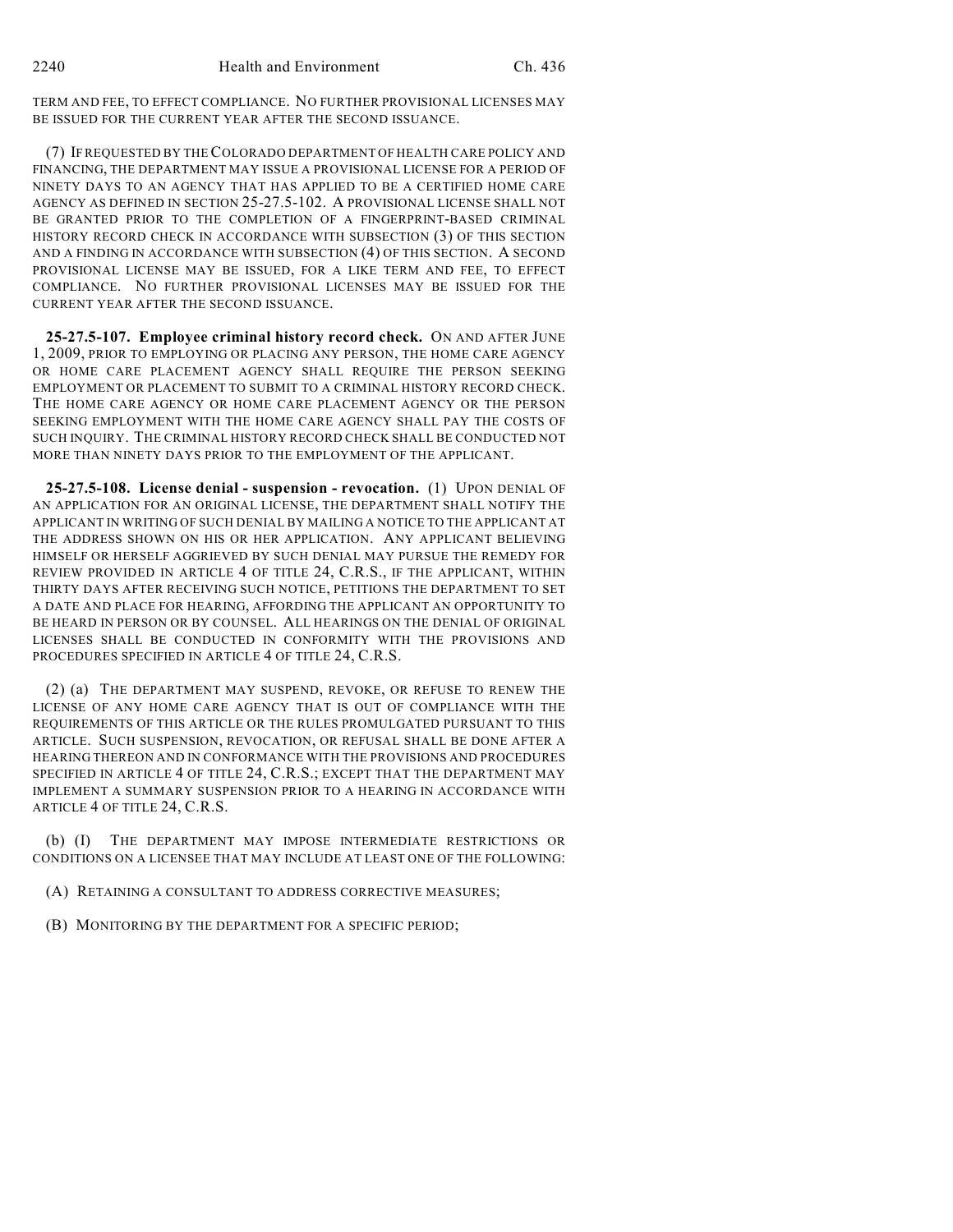(C) PROVIDING ADDITIONAL TRAINING TO EMPLOYEES, OWNERS, OR OPERATORS OF THE HOME CARE AGENCY;

(D) COMPLYING WITH A DIRECTED WRITTEN PLAN TO CORRECT THE VIOLATION; OR

(E) PAYING A CIVIL FINE NOT TO EXCEED TEN THOUSAND DOLLARS PER CALENDAR YEAR FOR ALL VIOLATIONS.

(II) (A) IF THE DEPARTMENT IMPOSES AN INTERMEDIATE RESTRICTION OR CONDITION THAT IS NOT A RESULT OF A SERIOUS AND IMMEDIATE THREAT TO HEALTH OR WELFARE, THE LICENSEE SHALL RECEIVE WRITTEN NOTICE OF THE RESTRICTION OR CONDITION. NO LATER THAN TEN DAYS AFTER THE DATE THE NOTICE IS RECEIVED FROM THE DEPARTMENT, THE LICENSEE SHALL SUBMIT A WRITTEN PLAN THAT INCLUDES THE TIME FRAME FOR COMPLETING THE PLAN AND ADDRESSES THE RESTRICTION OR CONDITION SPECIFIED.

(B) IF THE DEPARTMENT IMPOSES AN INTERMEDIATE RESTRICTION OR CONDITION THAT IS THE RESULT OF A SERIOUS AND IMMEDIATE THREAT TO HEALTH, SAFETY, OR WELFARE, THE DEPARTMENT SHALL NOTIFY THE LICENSEE IN WRITING, BY TELEPHONE, OR IN PERSON DURING AN ON-SITE VISIT. THE LICENSEE SHALL REMEDY THE CIRCUMSTANCES CREATING HARM OR POTENTIAL HARM IMMEDIATELY UPON RECEIVING NOTICE OF THE RESTRICTION OR CONDITION. IF THE DEPARTMENT PROVIDES NOTICE OF A RESTRICTION OR CONDITION BY TELEPHONE OR IN PERSON, THE DEPARTMENT SHALL SEND WRITTEN CONFIRMATION OF THE RESTRICTION OR CONDITION TO THE LICENSEE WITHIN TWO BUSINESS DAYS.

(III) (A) AFTER SUBMISSION OF AN APPROVED WRITTEN PLAN, A LICENSEE MAY FIRST APPEAL ANY INTERMEDIATE RESTRICTION OR CONDITION ON ITS LICENSE TO THE DEPARTMENT THROUGH AN INFORMAL REVIEW PROCESS AS ESTABLISHED BY THE DEPARTMENT.

(B) IF THE RESTRICTION OR CONDITION REQUIRES PAYMENT OF A CIVIL FINE, THE LICENSEE MAY REQUEST AND THE DEPARTMENT SHALL GRANT A STAY IN PAYMENT OF THE FINE UNTIL FINAL DISPOSITION OF THE RESTRICTION OR CONDITION.

(C) IF A LICENSEE IS NOT SATISFIED WITH THE RESULT OF THE INFORMAL REVIEW OR CHOOSES NOT TO SEEK INFORMAL REVIEW, NO INTERMEDIATE RESTRICTION OR CONDITION ON THE LICENSEE SHALL BE IMPOSED UNTIL AFTER AN OPPORTUNITY FOR A HEARING HAS BEEN AFFORDED THE LICENSEE PURSUANT TO SECTION 24-4-105, C.R.S.

(IV) IF THE DEPARTMENT ASSESSES A CIVIL FINE PURSUANT TO THIS PARAGRAPH (b), MONEYS RECEIVED BY THE DEPARTMENT SHALL BE TRANSMITTED TO THE STATE TREASURER, WHO SHALL CREDIT THE SAME TO THE HOME CARE AGENCY CASH FUND CREATED IN SECTION 25-27.5-105.

(V) CIVIL FINES COLLECTED PURSUANT TO THIS PARAGRAPH (b) SHALL BE USED FOR EXPENSES RELATED TO:

(A) CONTINUING MONITORING REQUIRED PURSUANT TO THIS PARAGRAPH (b);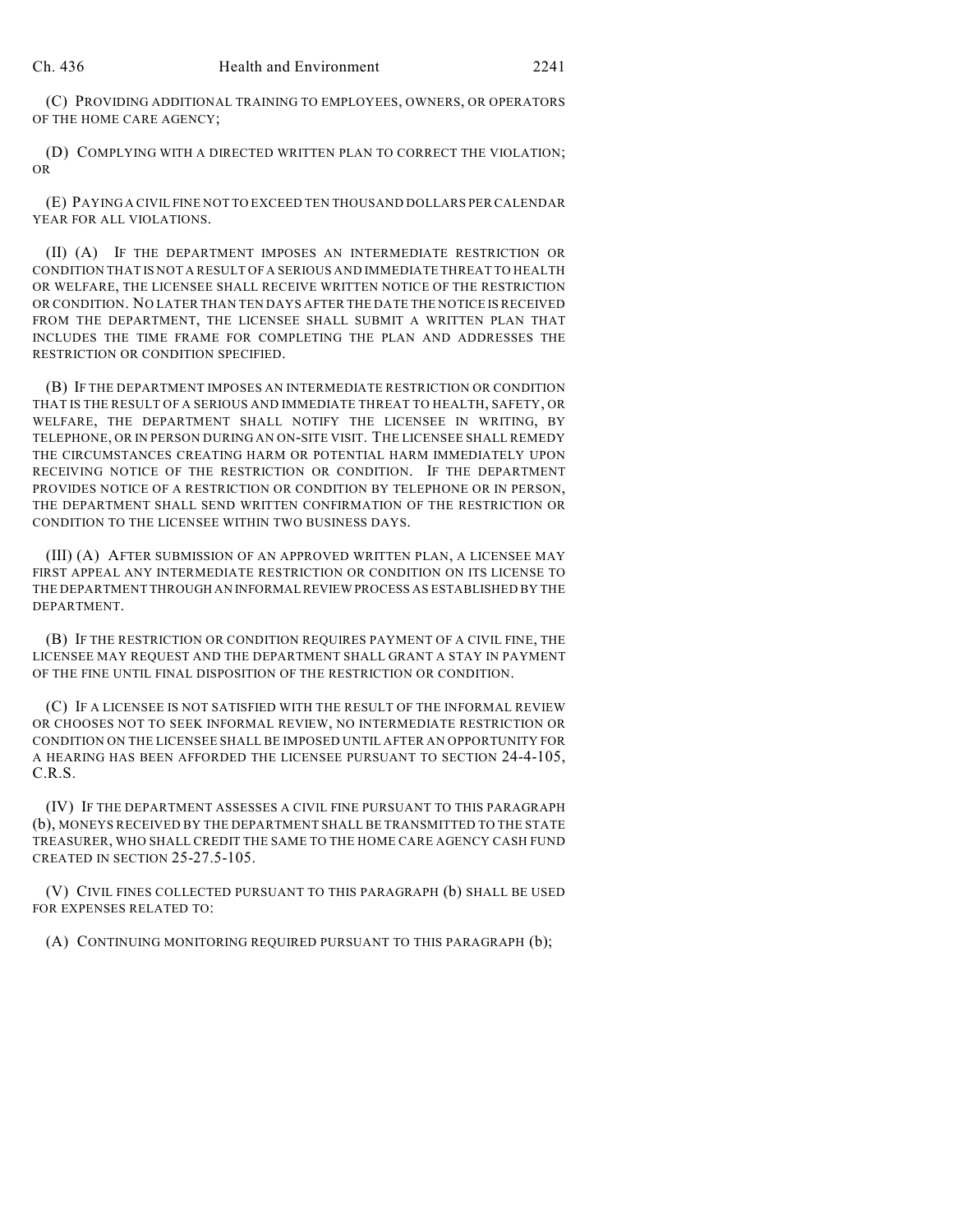(B) EDUCATION FOR LICENSEES TO AVOID RESTRICTIONS OR CONDITIONS OR FACILITATE THE APPLICATION PROCESS OR THE CHANGE OF OWNERSHIP PROCESS;

(C) EDUCATION FOR HOME CARE CONSUMERS AND THEIR FAMILIES ABOUT RESOLVING PROBLEMS WITH A HOME CARE AGENCY, RIGHTS OF HOME CARE CONSUMERS, AND RESPONSIBILITIES OF HOME CARE AGENCIES;

(D) PROVIDING TECHNICAL ASSISTANCE TO ANY HOME CARE AGENCY FOR THE PURPOSE OF COMPLYING WITH CHANGES IN RULES OR STATE OR FEDERAL LAW;

(E) MONITORING AND ASSISTING IN THE TRANSITION OF HOME CARE CONSUMERS TO OTHER HOME CARE AGENCIES, WHEN THE TRANSITION IS A RESULT OF THE REVOCATION OF A LICENSE, OR OTHER APPROPRIATE MEDICAL SERVICES; OR

(F) MAINTAINING THE OPERATION OF A HOME CARE AGENCY PENDING CORRECTION OF VIOLATIONS, AS DETERMINED NECESSARY BY THE DEPARTMENT.

(3) THE DEPARTMENT SHALL REVOKE OR REFUSE TO RENEW THE LICENSE OF A HOME CARE AGENCY WHERE THE OWNER OR LICENSEE HAS BEEN CONVICTED OF A FELONY OR MISDEMEANOR INVOLVING MORAL TURPITUDE OR INVOLVING CONDUCT THAT THE DEPARTMENT DETERMINES COULD POSE A RISK TO THE HEALTH, SAFETY, OR WELFARE OF THE HOME CARE CONSUMERS OF SUCH HOME CARE AGENCY. SUCH REVOCATION OR REFUSAL SHALL BE MADE ONLY AFTER A HEARING IS PROVIDED IN ACCORDANCE WITH ARTICLE 4 OF TITLE 24, C.R.S.

**25-27.5-109. Enforcement.** THE DEPARTMENT IS RESPONSIBLE FOR THE ENFORCEMENT OF THIS ARTICLE AND THE RULES ADOPTED PURSUANT TO THIS ARTICLE.

**25-27.5-110. Repeal of article - sunset review.** (1) THIS ARTICLE IS REPEALED, EFFECTIVE JULY 1, 2014.

(2) PRIOR TO SUCH REPEAL, THE LICENSING OF HOME CARE AGENCIES SHALL BE REVIEWED AS PROVIDED FOR IN SECTION 24-34-104, C.R.S.

**SECTION 4.** 24-34-104 (45), Colorado Revised Statutes, is amended BY THE ADDITION OF A NEW PARAGRAPH to read:

**24-34-104. General assembly review of regulatory agencies and functions for termination, continuation, or reestablishment.** (45) The following agencies, functions, or both shall terminate on July 1, 2014:

(g) THE LICENSING OF HOME CARE AGENCIES IN ACCORDANCE WITH ARTICLE 27.5 OF TITLE 25, C.R.S.

**SECTION 5. Appropriation.** (1) In addition to any other appropriation, there is hereby appropriated, out of any moneys in the home care agency cash fund created in section 25-27.5-105, Colorado Revised Statutes, not otherwise appropriated, to the department of public health and environment, for the fiscal year beginning July 1, 2008, the sum of one hundred eighty-four thousand three hundred eighty-nine dollars (\$184,389) cash funds, and 2.9 FTE, or so much thereof as may